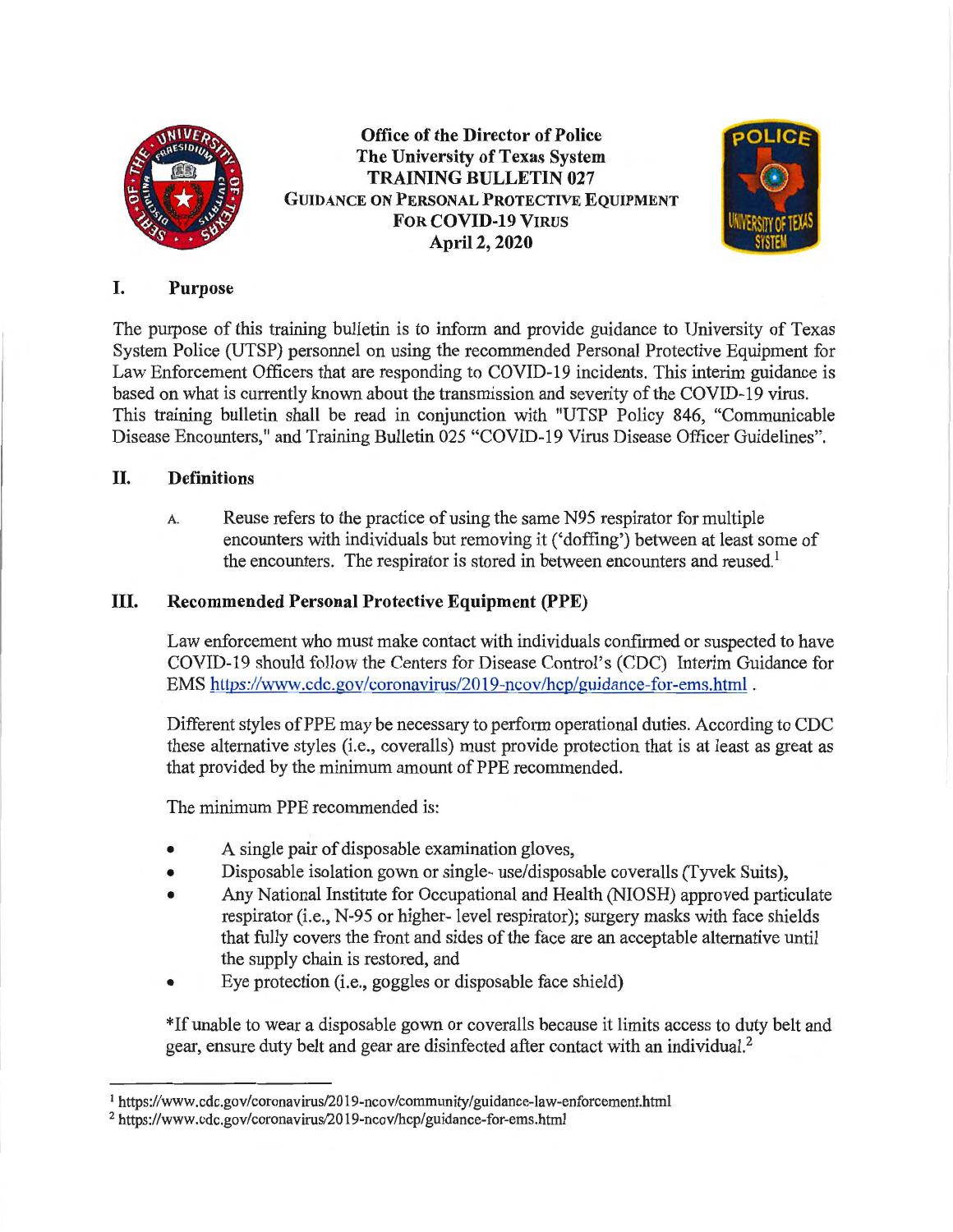#### **IV. Intended Use of the N95 Mask, Use Limitations and Storage**

- A. An N95 mask (also called a respirator) is a mask that is worn over the face to prevent the inhalation of airborne particles. The N95 mask is designed to filter out at least 95% of airborne particles including large and small particles. When properly fitted and donned, minimal leakage occurs around the edges of the respirator when user inhales. $3$
- B. The N95 mask ideally should be discarded after each patient encounter and after aerosol-generating procedures (i.e. cardiopulmonary resuscitation, intubation, manual ventilation) It should also be discarded when it becomes damaged or deformed; no longer forms an effective seal to the face; becomes wet or visibly dirty; breathing becomes difficult; or if it becomes contaminated with blood, respiratory or nasal secretions, or other bodily fluids from patients.<sup>4</sup>
- C. Supplies of N95 respirators can become depleted during an influenza pandemic or wide-spread outbreaks of other infectious respiratory illnesses. Disposable N95 respirators worn for COVID-19 may be re-used or worn for extended use as long as they are able to seal, were not worn during an aerosol procedure (i.e. cardiopulmonary resuscitation, intubation, manual ventilation) or have not reached the end of their use by being soiled, damaged or moist from sweat or insensible fluid loss through breathing. 5
- D. The N95 respirator should be stored in a well-ventilated container (i.e., paper bag with handles) with a username and date to prevent reuse by another individual. Individuals should also write their names on the mask where straps are attached or on the elastic straps.
- E. It is also recommended for individuals to write the dates and times used on the bag to track overall use.<sup>6</sup>
- F. If no manufacturer guidance is available, it is recommended to limit the number of reuses to no more than five per device to ensure an adequate safety margin.<sup>7</sup>

#### **V. Intended Use for Tyvek Suits for COVID -19 Response**

A. Tyvek jumpsuits are made of polyethylene fibers to provide full body coverage and repel aerosols and fluids.

<sup>3</sup>https://www.cdc.gov/niosh/npptl/pdfs/UnderstandingDifference3-508.pdf

<sup>&</sup>lt;sup>4</sup> https://www.cdc.gov/niosh/topics/hcwcontrols/recommendedguidanceextuse.html

<sup>5</sup>https://www.cdc.gov/niosh/topics/hcwcontrols/recommendedguidanceextuse.html

<sup>6</sup>https://www.cdc.gov/niosh/topics/hcwcontrols/recommendedguidanceextuse.html

<sup>7</sup> https://www.cdc.gov/niosh/topics/hcwcontrols/recommendedguidanceextuse.html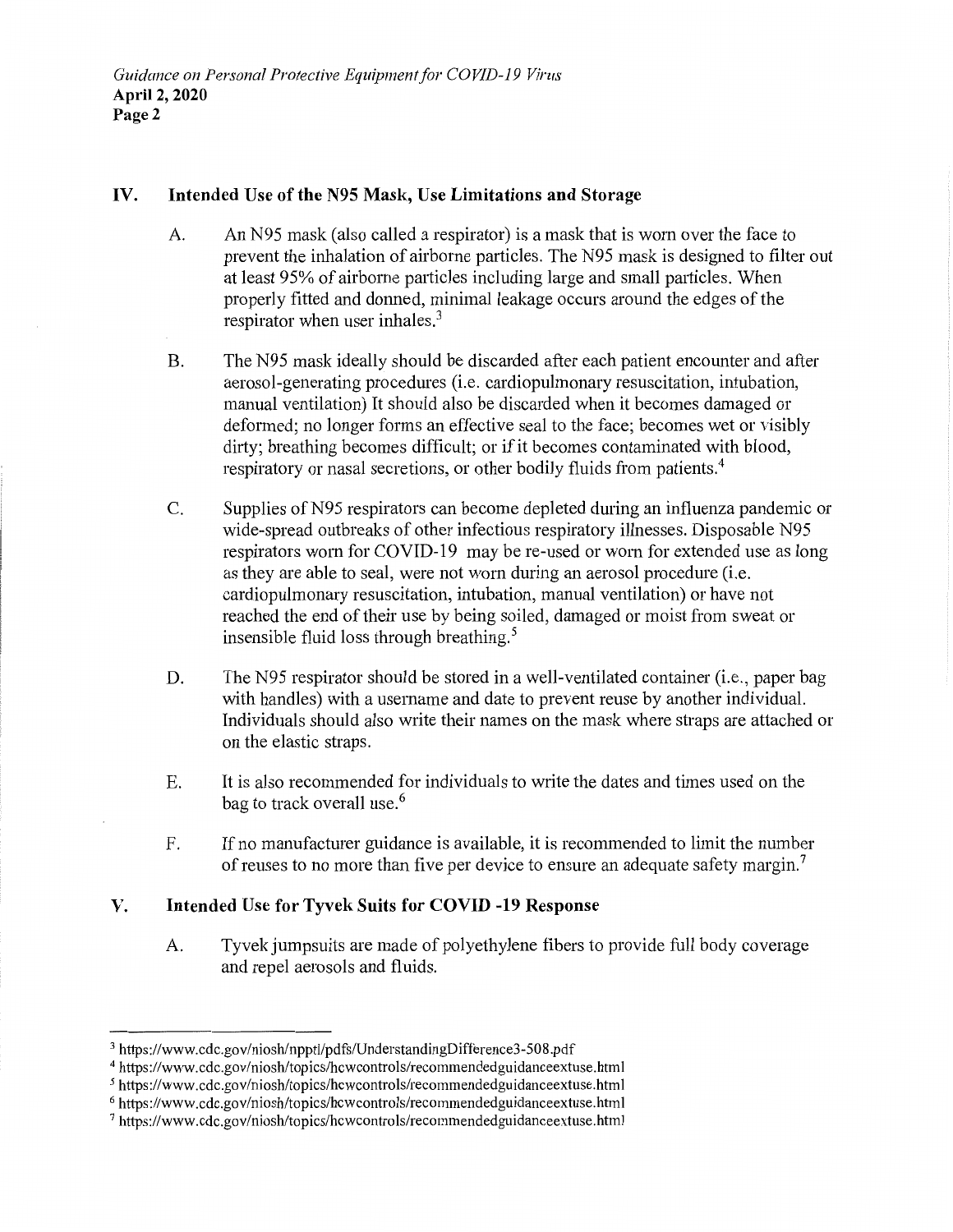B. Tyvek garments are single-use products and not intended for reuse. It is also not recommended to wash or disinfect Tyvek garments for reuse. They can be worn until damaged, altered or contaminated.<sup>8</sup>

# **VI. Guidance for Donning and Doffing Personal Protective Equipment (PPE)**

- A. Donning
- Perform hand hygiene with soap and water or an alcohol-based hand sanitizer
- Don gown or coveralls (Tyvek Suit)
- Remove the N95 mask from paper storage bag and visually inspect it for distortion and if creased or bent do not use. Don the N-95 respirator.
- The proper donning and sealing of the N-95 mask cannot be accomplished when facial hair other than a moustache is present.<sup>9</sup>
- A void touching the inside of the respirator. If inadvertent contact is made with the inside of the respirator, perform hand hygiene as described above.
	- Perform a negative/positive seal check by doing the following: (See Appendix 1)
	- No air should be felt around the perimeter while blowing out. If you feel air coming out it is not a tight seal.
	- When taking a small breath in, the mask should pucker in slightly. If it does not, it is not re-usable.
	- When breathing out you should feel the respirator expand slightly. If it does not, it is not re-usable.
- If not a tight seal, the respirator cannot be re-used.
- Don goggles or full-face shield over N95.
- Gloves<sup>10</sup>

# *Refer to Appendix 2 for proper donning images.*

- B. Doffing
- PPE must be removed carefully and in the proper sequence, in order to minimize possible contamination risks
- Key concept "Touch ONLY clean to clean and dirty to dirty"-In other words do not touch "dirty surfaces" with "clean hands", or vice versa.
- Perform hand hygiene between steps if hands become contaminated and immediately after removing all PPE.<sup>11</sup>

<sup>&</sup>lt;sup>8</sup> https://www.dupont.com/content/dam/dupont/amer/us/en/personal-

protection/public/documents/en/Safety\_COVID-19\_Response\_Letter FAQ.pdf

 $9$  https://www.osha.gov/laws-regs/standardinterpretations/1996-10-03

<sup>&</sup>lt;sup>10</sup> https://www.cdc.gov/vhf/ebola/hcp/ppe-training/n95respirator coveralls/donning 04.html

<sup>11</sup> https://www.cdc.gov/coronavirus/2019-ncov/hcp/guidance-for-ems.html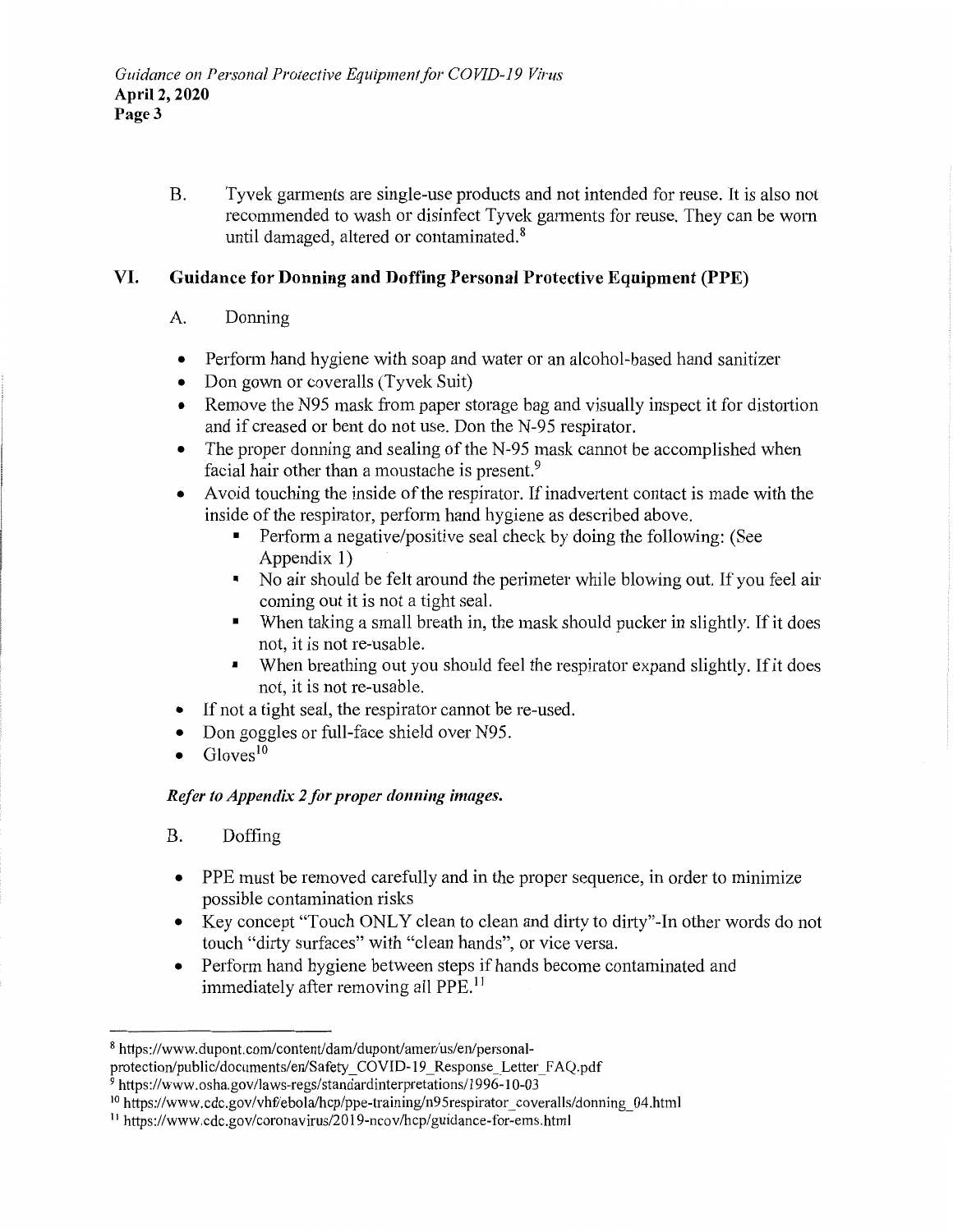- Follow standard procedures for the disposal of used PPE.
	- 1. Remove gloves
	- 2. Remove goggles or face shield
	- 3. Remove gown or Tyvek Suit
	- 4. Remove mask or N95 respirator
	- 5. Perform hand hygiene

#### *Refer to Appendix 2 for proper doffing images.*

#### **VII. To Protect Yourself from Exposure**

- A. If possible, maintain a distance of at least 6 feet.
- B. Practice proper hand hygiene.
- C. Wash your hands with soap and water for at least 20 seconds.
- D. If soap and water are not readily available use an alcohol-based hand sanitizer with at least 60% alcohol.
- E. Do not touch your face with unwashed hands.
- F. Have a trained Emergency Medical Service/ Emergency Medical Technician (EMS/EMT) assess and transport anyone you think might have COVID-19 to a healthcare facility.
- G. Ensure only trained personnel wearing appropriate personal protective equipment (PPE) have contact with individuals who have or may have COVID-19. 12

#### **VIII. If Close Contact Occurred During Apprehension**

- A. Clean and disinfect duty belt and gear prior to reuse using a household cleaning spray or wipe, according to the product label.
- B. Follow standard procedures for the disposal of used PPE<sup>.13</sup>
- C. According to the CDC Guidelines, the most effective method for sanitizing soiled clothes is to wash your clothing in hot water, 160°F and with chlorine bleach. CDC also advises that the dry-cleaning process, which includes cleaning and pressing, is an acceptable alternative.<sup>14</sup>

<sup>12</sup> https://www .cdc.gov/coronavirus/2019-ncov/hcp/guidance-for-ems.html

<sup>13</sup> https://www .cdc.gov/coronavirus/2019-ncov/hcp/guidance-for-ems.html

<sup>14</sup> https://www.cdc.gov/coronavirus/2019-ncov/prevent-getting-sick/cleaning-disinfection.html